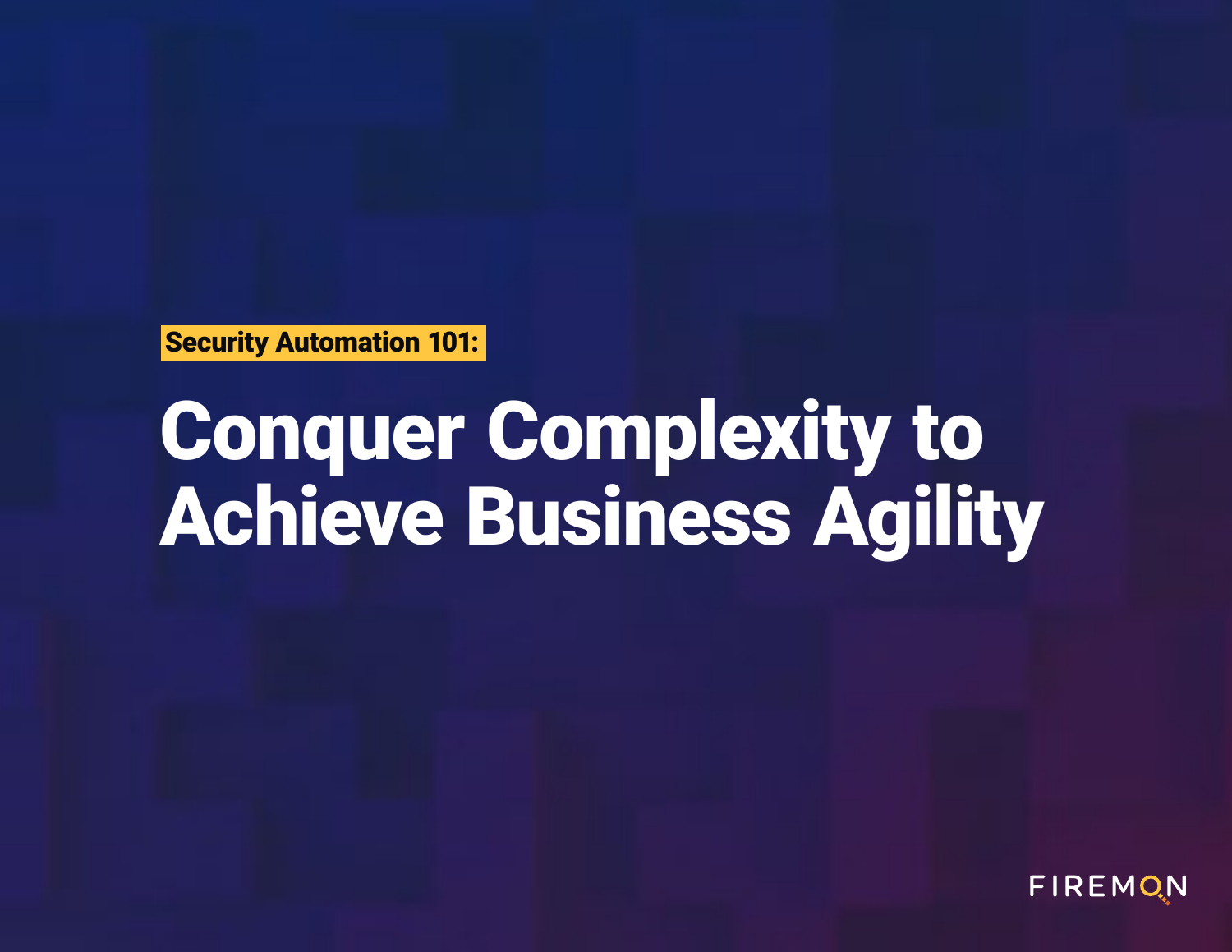Today's threat landscape is constantly evolving. Sophisticated cyber threats are becoming smarter

and faster, leading to an increase in security breaches and unprecedented fines for non-compliance. Simultaneously, organizations are rushing to drive increased business agility through digital transformation, embracing emerging technologies like mobility, cloud computing, largescale virtualization, software-defined networking, and the hyperconnected

Internet of Things. Yet, organizations worldwide face an inability to hire and retain skilled security professionals, putting additional strain on lean security teams and increasing their security risk.

The result is a complexity gap where emerging network and cloud technologies outpace security teams' ability to secure and manage their expanding environments perimeters, severely inhibiting business agility. Organizations find themselves at a crossroads

> – they must ensure that security doesn't slow down innovation and that innovation doesn't compromise security. Closing the complexity gap at scale requires automation of network security functions to replace manual, error-prone processes, maintain regulatory and internal compliance, and reduce overall security risk. This will increase

the efficiency and efficacy of security teams, drive business innovation, enable business agility, and improve the bottom line.

This eBook describes how the complexity gap is impacting organizations and the pivotal role network security policy automation plays in helping organizations reduce risk and enhance their overall security posture.

Automation of key network security functions will provide much needed consistency and control across hybrid network environments required to reduce the complexity gap. It will enhance compliance efforts, reduce risk, and improve productivity for time- and resource-strapped security teams.

As a result, organizations can improve their overall security posture, meet regulatory and internal compliance requirements, and achieve the business agility they need to keep up with the growing demands of the business.

#### The Bottom Line:

## Executive Summary

# FAST FACTS

The rapid pace of digital transformation **\** demands error prone, manual network security processes be automated.

It is increasingly difficult to maintain **\** consistent, continuous compliance of network security devices from multiple vendors and eliminate costly misconfigurations caused by human error.

Security policy enforcement points **\** are not only a vital part of the network security architecture, they are growing in criticality as networks expand in scope and complexity across multiple environments.

An intelligent network security platform **\** will provide the automation and analysis capabilities needed to tame network sprawl and enable security practitioners to make better-informed decisions based on context and actionable intelligence.

Centralized management is essential in **\** order to provide real-time visibility and control over the hybrid network and a central policy enforcement point.

Advanced analytics and security **\** intelligence capabilities will enable better decision making and help detect, prevent, and proactively respond to threats.

*The result is a complexity gap where emerging network and cloud technologies outpace security teams' ability to secure and manage their expanding enterprise perimeters, severely inhibiting business agility.*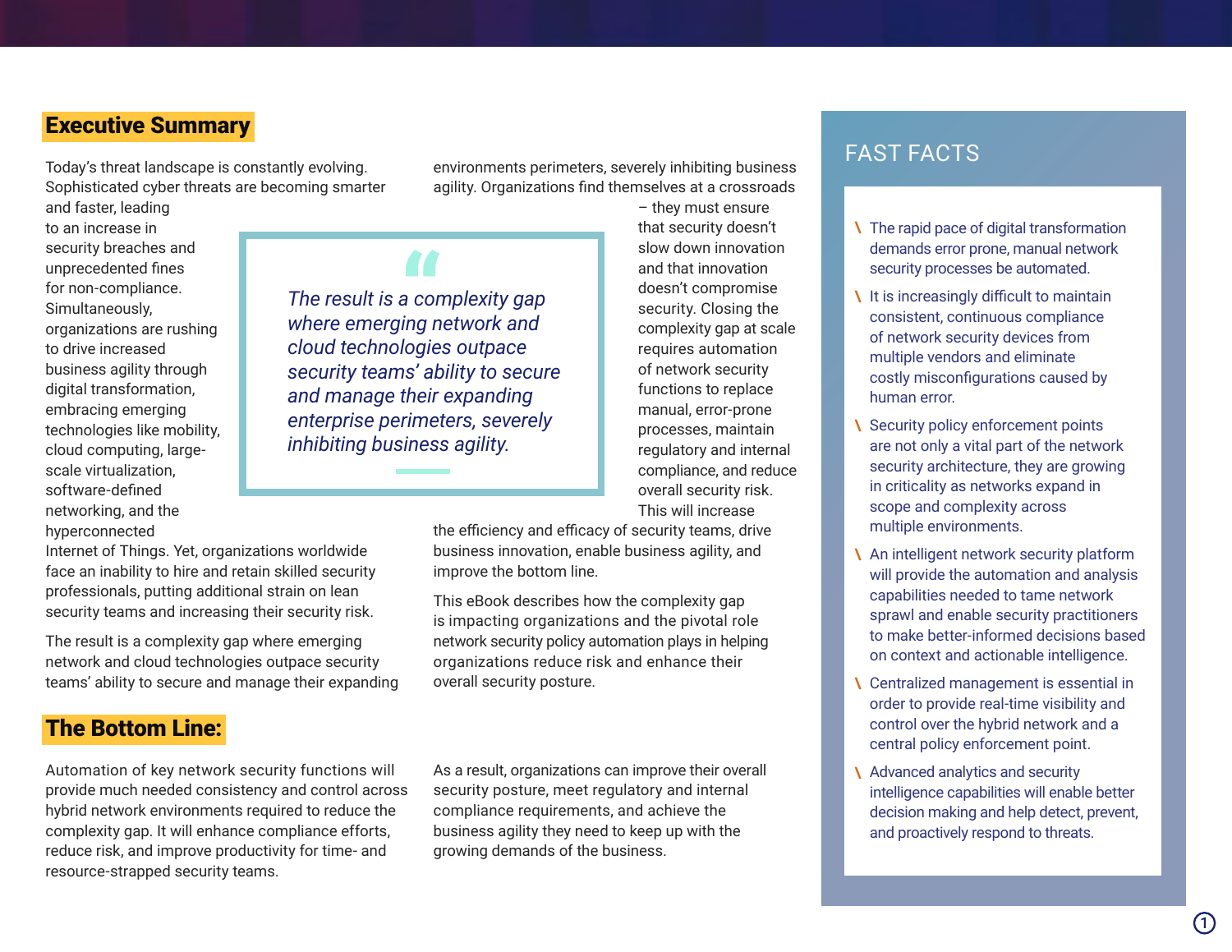Hybrid networks have become increasingly complex, both in terms of the number of endpoints and technologies in use. The explosive growth in the number of mobile devices and the emergence of the Internet of Things (IoT) has massively accelerated endpoint proliferation. Cloud-based applications and services have also grown in popularity, driven by the flexibility, speed, and convenience they offer.

Because organizations tend to use multiple security vendors in a hybrid cloud environment, they may be unintentionally, or intentionally, adding to the complexity of managing and securing their networks. [The](http://content.firemon.com/l/11772/2020-11-12/6pzh6g) [FireMon 2019 State of Hybrid Cloud Securit](http://content.firemon.com/l/11772/2019-02-21/5x9pm7)[y](http://content.firemon.com/l/11772/2020-11-12/6pzh6g)  report showed that 59% of respondents use two or more different firewalls in their environment, with 67% of those using two or more firewalls also using two or more public cloud platforms.<sup>1</sup>

## Technology Sprawl Adds to Complexity

#### (FIGURE 1) NETWORK COMPLEXIT Y



Source: FireMon 2019 State of Hybrid Cloud Security Report

Source: FireMon 2019 State of Hybrid Cloud Security Report



of respondents say cloud business initiatives are accelerating faster than security teams' ability to secure them

# Cloud Adoption Outpacing Security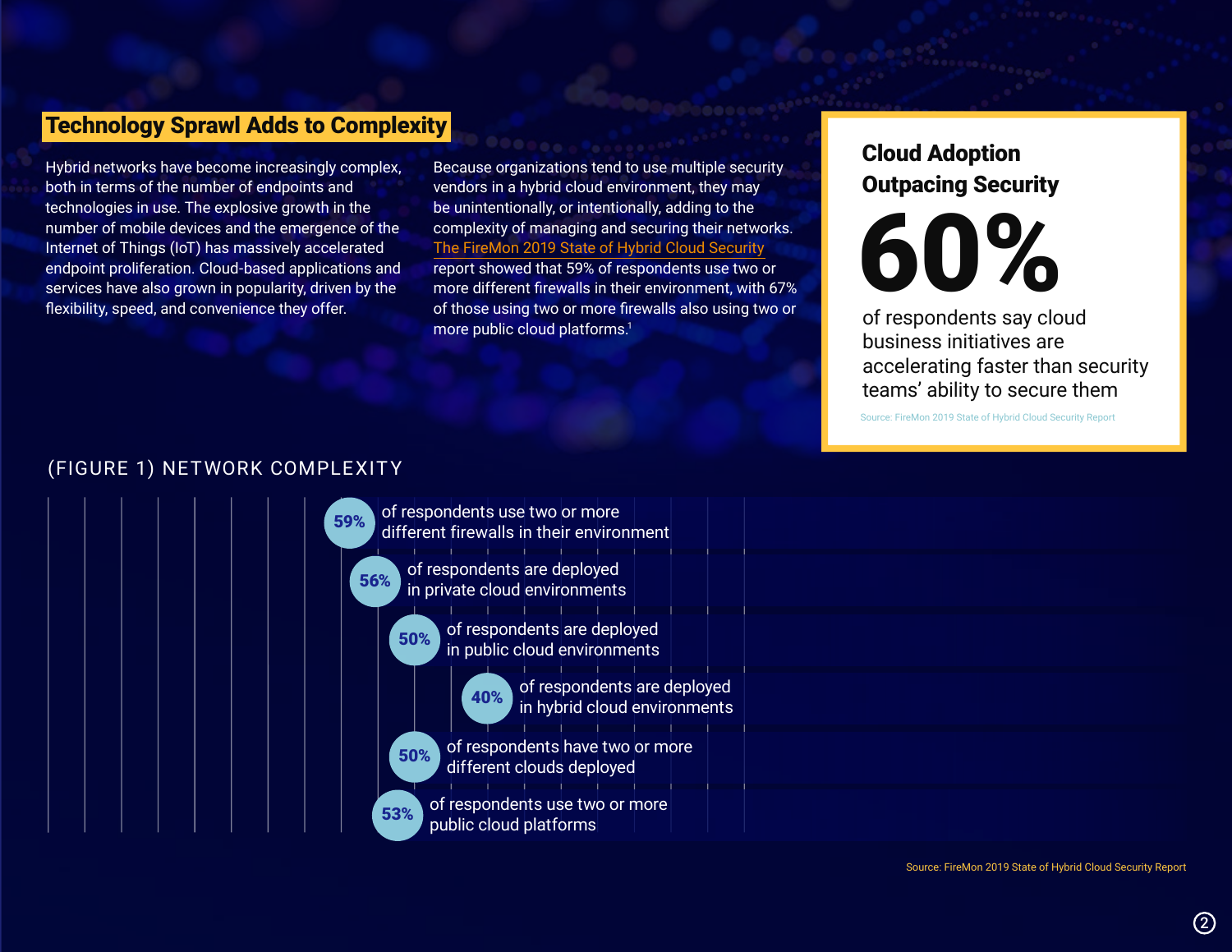# **TECHNOLOGY** SPRAWL INCREASES COMPLEXITY AND IMPEDES BUSINESS **AGILITY**

- 1995 Stateful, packet inspection firewall is introduced. Most organizations deploy only a handful of devices at the perimeter. **\**
- 2001 Impact of WAN, DMZs, and multiple ingress/egress points begins to increase device counts. **\**
- 2005 Virtualization and mobility, cornerstones of business agility, lead to erosion of the perimeter and proliferation of network segments. **\**
- 2009 Virtualized infrastructure combined with PCI-DSS standards drives more network segmentation. **\**
- 2016 and beyond Enterprises operate hybrid infrastructures and security begins to adapt through methodologies including, but not limited to, microsegmentation and containerization. **\**

#### (FIGURE 2) TECHNOLOGY SPRAWL

FireMon 2019 State of Hybrid Cloud Security



Private Cloud Public Cloud Hybrid Cloud Multi-Cloud

#### Cont'd Technology Sprawl Adds to Complexity

The proliferation of cloud throughout the enterprise has enabled enhanced business agility, but there is a concomitant increase in complexity that may offset those gains. Most businesses are already deployed in cloud environments, with 50% having two or more different clouds deployed, while 40% are deployed in hybrid cloud environments, and 23% have two or more different clouds in the proof of concept stage or are planning to deploy in the next 12 months.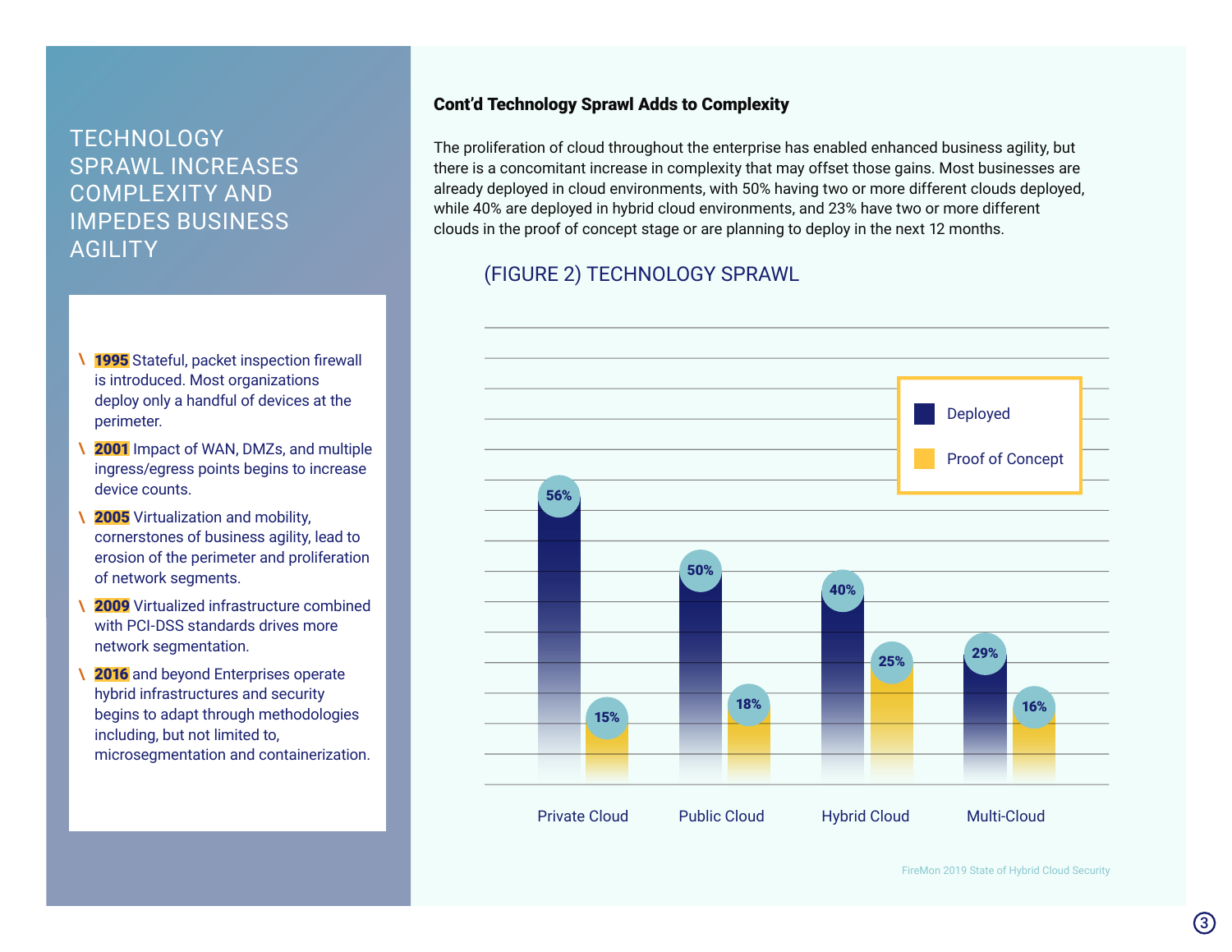# CONSEQUENCES OF COMPLEXITY

**\ \** Decreased business agility

- **\ \** Inability to integrate and orchestrate disparate security technologies across different environments
- **\** Sluggish time-to-market for innovative line of business applications
- **\** Increased risk of misconfigurations due to manual processes
- **\** Lack of consistent policies and governance practices across the enterprise
- **Inadequate endpoint visibility across hybrid environments**
- **Insufficient visibility of vulnerabilities across the hybrid enterprise**
- **\** Difficulty articulating the organization's security and vulnerability management strategies to senior management
- **\** Decline in productivity and lack of training of IT security staff
- **\** Lack of accountability for security practices

Increasing complexity reduces visibility across and into hybrid networks, making threats more difficult to identify and contain. Organizations that use multiple security tools across their physical and cloud environments may find that they lack a holistic view of their network infrastructure, hindering threat hunting efforts as well as prioritization of remediations. According to EY, 77% of organizations are still operating with only limited cybersecurity and resilience. They may not even have a clear picture of what and where their most critical information and assets are  $-$  nor have adequate safeguards to protect these assets.<sup>3</sup>

Lack of network visibility is also problematic for organizations who cannot manage and patch devices that have not been detected. These unknown devices increase the probability of leak paths, which can cause corresponding policy or segmentation violations. Leak paths also include unauthorized or misconfigured internet connections from any part of an enterprise network—including the cloud—that allow traffic to be forwarded to a location on the internet. Leak paths can be especially hard to detect in cloud environments, where there is less network visibility and fewer security controls.

Adding to the challenge of improving an organization's security posture is the lack of qualified security personnel. With many estimates as high as 3.5 million cybersecurity job openings by 2021<sup>4</sup> ,

organizations will continue to see their security teams being asked to do more with less, with no relief

in sight.

# Limited Visibility Equals Increased Complexity

# Shortage of Security Skills Delivers an Abundance of Complexity

77%

of organizations are still

operating with only limited

cybersecurity and resilience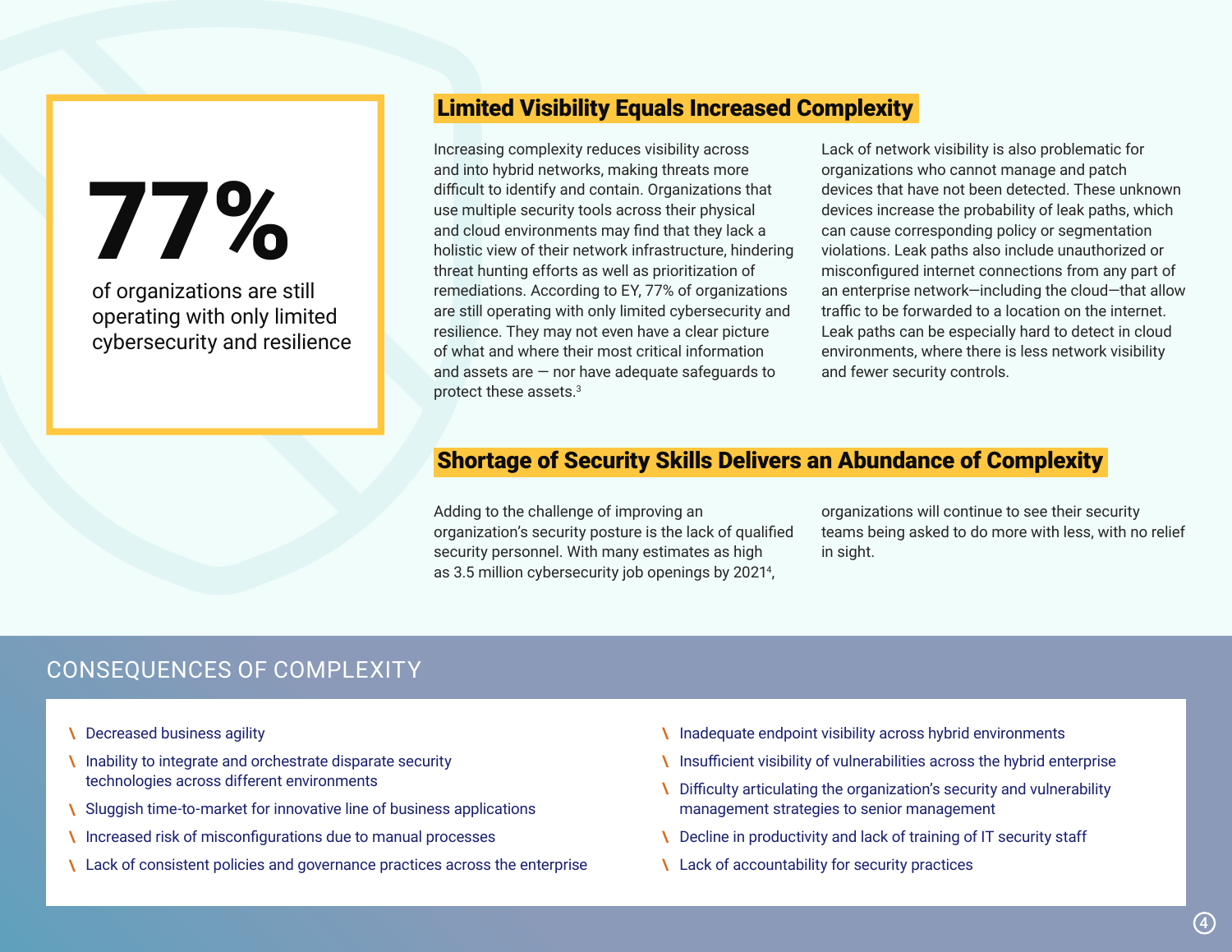

Source: FireMon Research



#### Cont'd Shortage of Security Skills Delivers an Abundance of Complexity



A cooperative research project by ESG and ISSA showed that one-third of survey respondents (as shown in Figure 3) believe that the global cybersecurity skills shortage has had a significant impact on their organizations, while 41% say the skills shortage has impacted their organizations somewhat. In addition, a three-year research trend clearly indicates organizations are not improving their ability to deal with the cybersecurity skills shortage.<sup>5</sup>

Increasing technology sprawl and the lack of availability of skilled personnel has created a complexity gap, as shown in Figure 4. The number of devices and associated rules has risen exponentially over the years, while the number of skilled staff has not.

(FIGURE 3) THE CYBERSECURITY SKILLS SHORTAGE IMPACT

#### (FIGURE 4) THE COMPLEXITY GAP

say the skills shortage has increased the workload on existing staff

say that their organization has had to recruit and train junior personnel rather than hire more experienced infosec pros

report an inability to fully learn or utilize some of their security technologies to their full potential

claim that cybersecurity staff has limited time to work with business managers







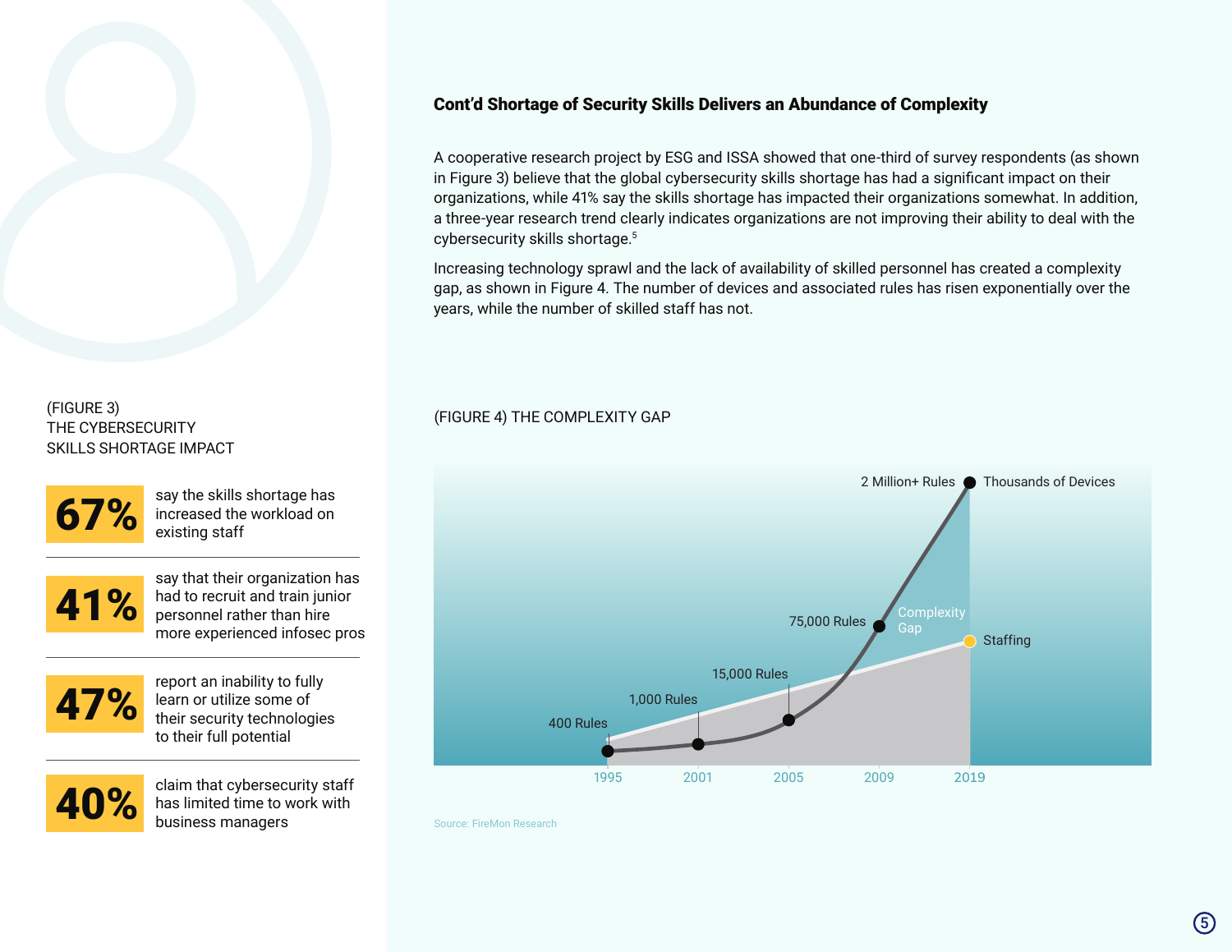As the agility of cloud computing accelerates innovation for DevOps teams, it also increases an organization's potential threat surface. While the importance of security has driven some efforts to shift security left, many DevOps teams have had to sacrifice security for innovation. The 2019 DevSecOps Community Survey found that 48% of developers continue to believe security is important, but don't have enough time to spend on it.<sup>7</sup>

Given the growing complexity gap caused by all these factors, automation is essential. Manual processes are time-consuming and error-prone. Misconfigurations have become the main culprit in firewall and cloud breaches as understaffed security teams struggle with too many tools, lack of proper training, and policy complexity. According to FireMon's 2019 State of the Firewall Report, 65% of respondents still utilize manual change management processes despite high volumes of change requests. Some 36% of respondents report that more than 10% of their network changes require rework due to inaccuracies or issues on the network, mostly driven by human error. 6 Ultimately, the lack of automation can result in compliance violations, increased risk, and unplanned outages that can hinder business operations.

27% Change management process, including rule engineering, pre-change assessments and approvals, is automated, but not the technical firewall change

#### (FIGURE 5) HOW ORGANIZATIONS ARE UTILIZING AUTOMATION FOR CHANGE MANAGEMENT

- Firewall change process is part of the IT change **34%** process, but rule engineering and pre-change assessments are done outside the IT change management system (tracked in documents, spreadsheets, etc.)
- 31% Change management process is ad hoc (email requests to firewall admins, spreadsheets, etc.)

Our change management process is fully automated, including automated firewall policy changes (policy push)



#### Automation is Essential



of respondents still utilize manual change management processes despite high volumes of change requests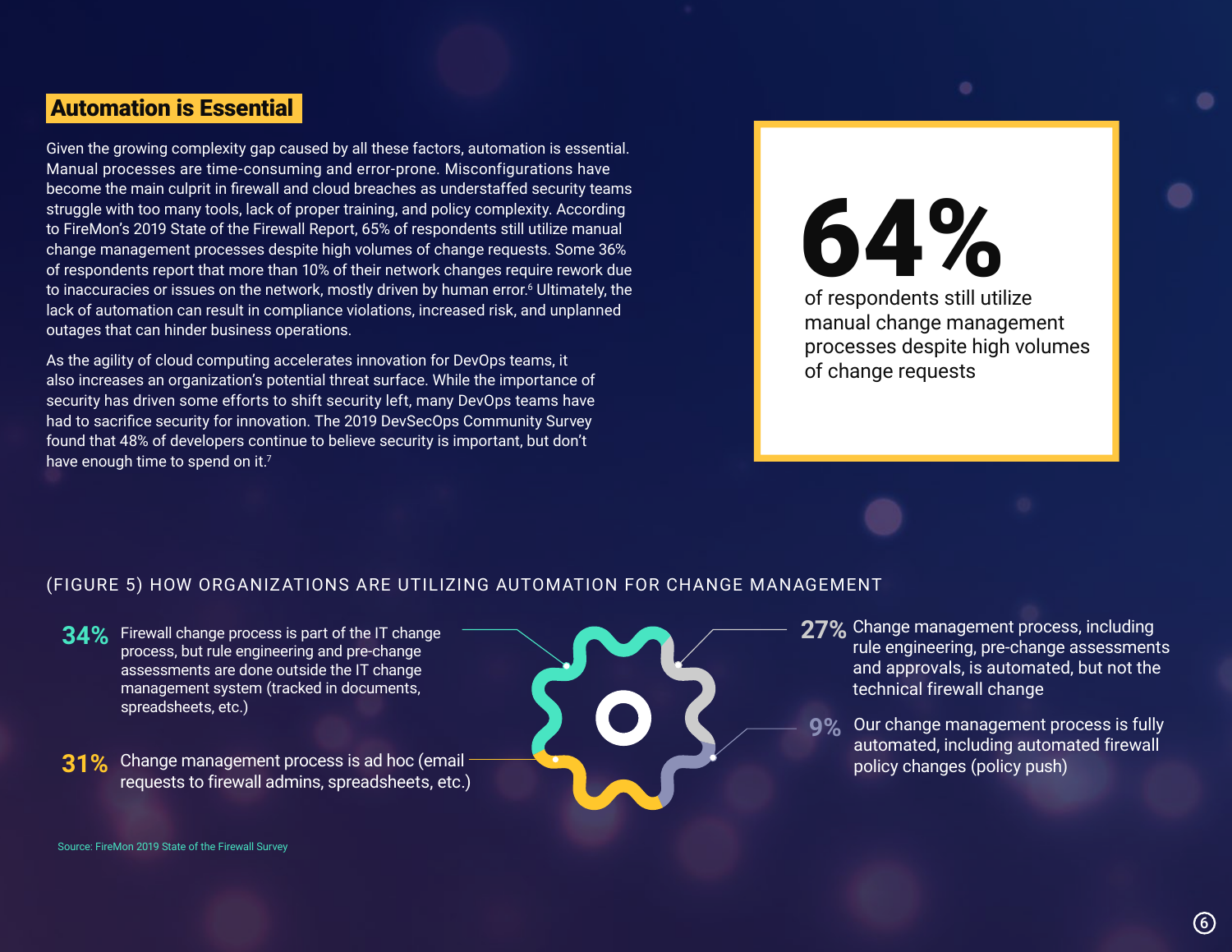#### Cont'd Automation is Essential

Source: FireMon 2019 State of the Firewall Report

Source: FireMon 2019 State of the Firewall Report

Network security devices such as firewalls must be able to manage continuous churn and change quickly as new users, applications and devices are granted access. Additionally, they must be able to quickly revoke access as business needs change. Access rights that remain in effect when no longer needed present a significant security risk to the organization.

A major problem in managing firewall deployments, especially on a large scale and across on-prem and hybrid environments, is achieving visibility into policies that govern rule sets. Lack of comprehensive visibility makes it difficult to identify rules that are redundant, hidden, shadowed, outdated, or overly permissive.

A lack of automation is decreasing business agility by tying up many teams who could be working on other crucial projects instead of routine requests, as shown in Figure 7. 72% of respondents have two or more teams involved in processing and/or approving a typical change request. And of the 72% with two or more teams involved, almost 30% of them have three teams involved in processing and/or approving a typical change request. This points to a clear case for replacing manual tasks with automation to eliminate process bottlenecks.

In addition, as shown in Figure 4 "The Complexity Gap," not only has the number of devices in use expanded over the years, but the number of rules governing their configuration has skyrocketed. In 2021, a large enterprise may see upwards of two million rules in use, up from just some 400 when firewalls came into regular use in the mid-1990s.

#### (FIGURE 6) CRITICALITY OF NETWORK FIREWALLS

#### (FIGURE 7) TEAMS INVOLVED IN FIREWALL CHANGES

As Critical

1 Team



3 Teams

More Critical Than Ever



Less Critical Than In Years Past

Not Critical At All











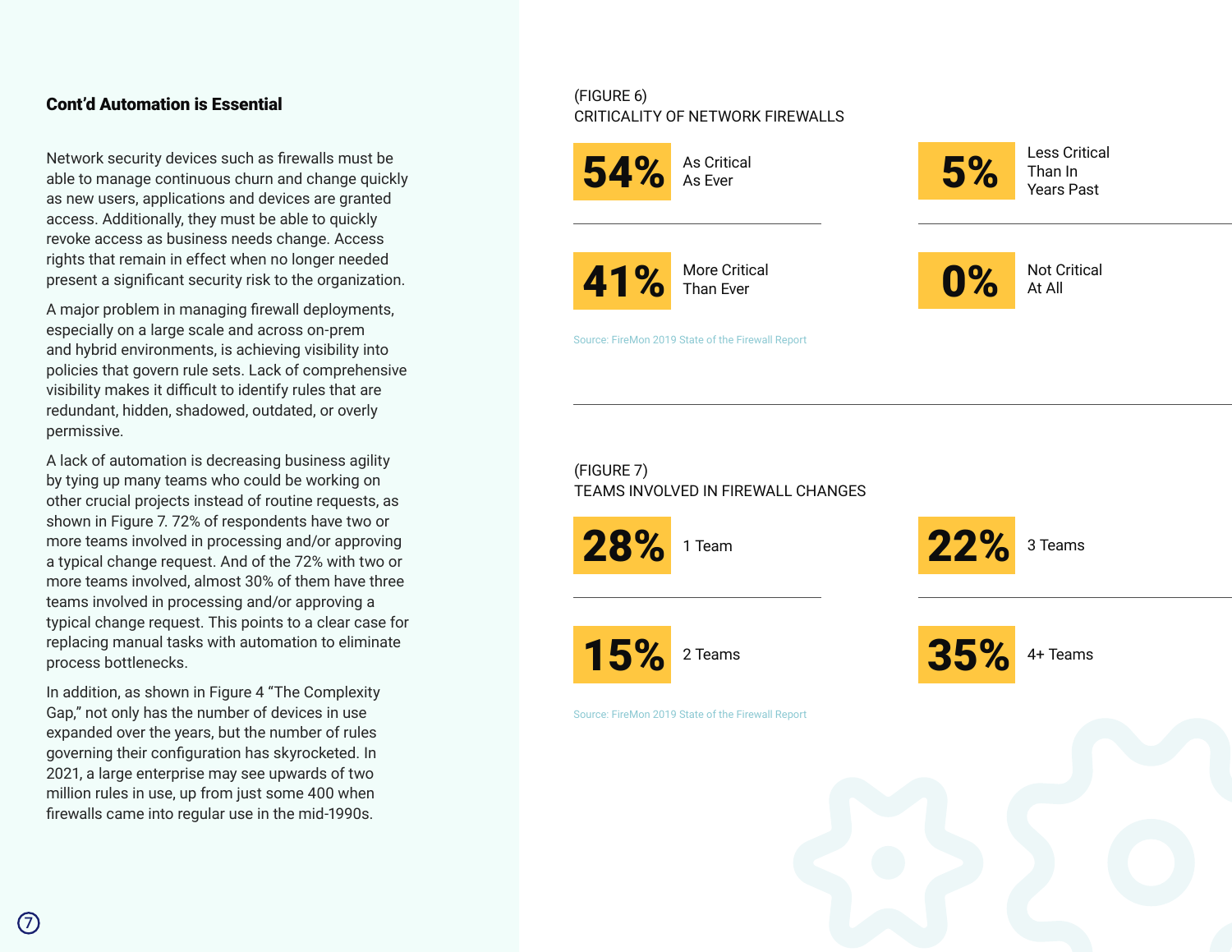# FAST FACTS

- **\ \ \** Gain visibility into all assets across on-premise and cloud environments
- **\ \** Eliminate the friction between DevOps and SecOps to deliver security at the speed of the business
- **\** Orchestrate security tools across the entire hybrid network
- **\** Automate policy change management
- **N** Monitor and integrate multi-vendor, hybrid networks from a single pane of glass
- Clean up outdated, unnecessary, and non-compliant policies
- **\** Maintain continuous compliance
- **\** Facilitate the migration or onboarding of new network security devices

**N** Reduce human error by eliminating misconfigurations that can increase your attack surface

**\** Improve change management SLAs

**\** Incorporate automated security controls into

**\** Improve workload portability

- 
- 
- CI/CD pipeline
- 

Maintaining a robust security posture is necessary to protect the hybrid network environment from security threats and incidents; achieve audit and compliance requirements; and set the foundation for enabling innovation without

compromising security. By automating network security policy management, organizations can reduce security errors, standardize simplify workflows, and make security an enabler to achieve their business objectives.

A primary requirement of an automated network security<br>automated network security policy<br>management platform is real-<br>altong will provide a centralized policy management platform<br>policy management platform is real-A primary requirement of an automated network security policy management platform is real-

# Requirements of Automated Network Security Policy Management

automated network security policy management platform

is the flexibility to scale automation to an organization's specific requirements. Robust, open application programming interfaces (APIs) will accommodate an organization's changing infrastructure and security demands and incorporate the critical information necessary to perform conclusive analysis of network security devices, policies and underlying risks.

An automated network security policy management platform will provide a centralized point to determine which policies can be enforced to eliminate unnecessary access and security risk. Through comprehensive rule analysis and simplified automated workflows, organizations can remove technical mistakes and misconfigurations, remove unused access,

review and refine access to optimize the

performance of network devices, reduce policy

complexity, and enhance security posture.

time and comprehensive visibility across the entire network infrastructure, including on premise, private cloud, and public cloud. Centralized management through a single pane of glass must provide the visibility needed into the rules associated with network security devices to determine the state of an organization's current configuration, evaluate the effectiveness of security policies, and scope the impact of any proposed policy changes on an organization's compliance and security posture. Advanced analytics capabilities help security teams plan and monitor the effectiveness of security policies.